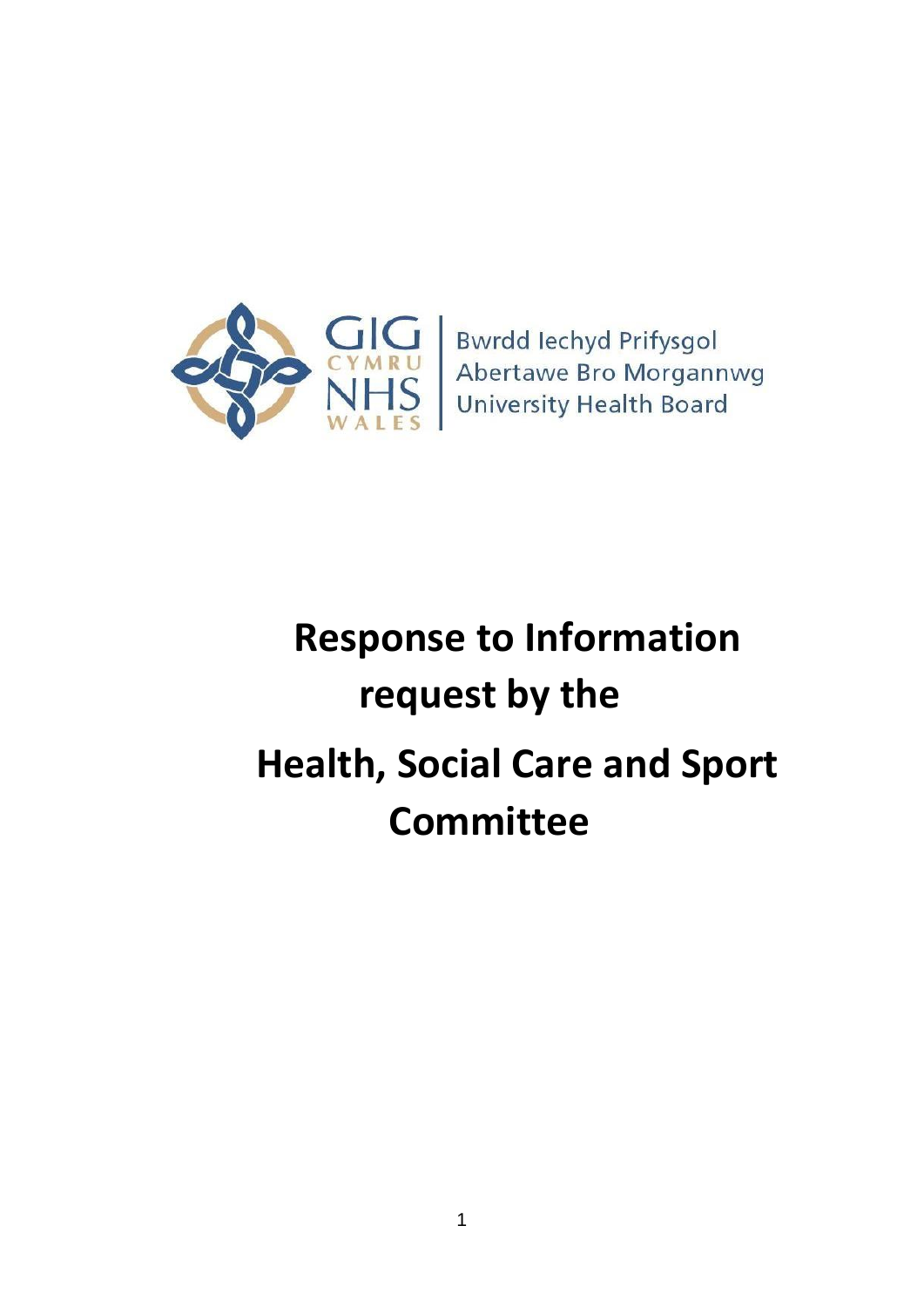# **INFORMATION REQUESTED BY THE HEALTH, SOCIAL CARE AND SPORT COMMITTEE**

## **ABOUT ABMU HEALTH BOARD**

**Figure 1: ABMUHB Local Catchment Area and Healthcare Services**



ABMU Health Board has the third largest population of the seven Health Boards in Wales, serving a population of approximately 500,000 across three local authorities: Bridgend, Neath Port Talbot and Swansea. The Board is responsible for assessing the needs of our population and delivering care to meet those needs. The Board commissions primary care services and also directly provides almost all community, secondary, mental health and learning disability services for our resident population. We also provide tertiary care for some specialist services over a wider population.

The Health Board also serves a wider catchment given the regional and specialist role of a number of its services.

The financial turnover of the organisation is approximately £1.3bn and we employ around 16,000 staff.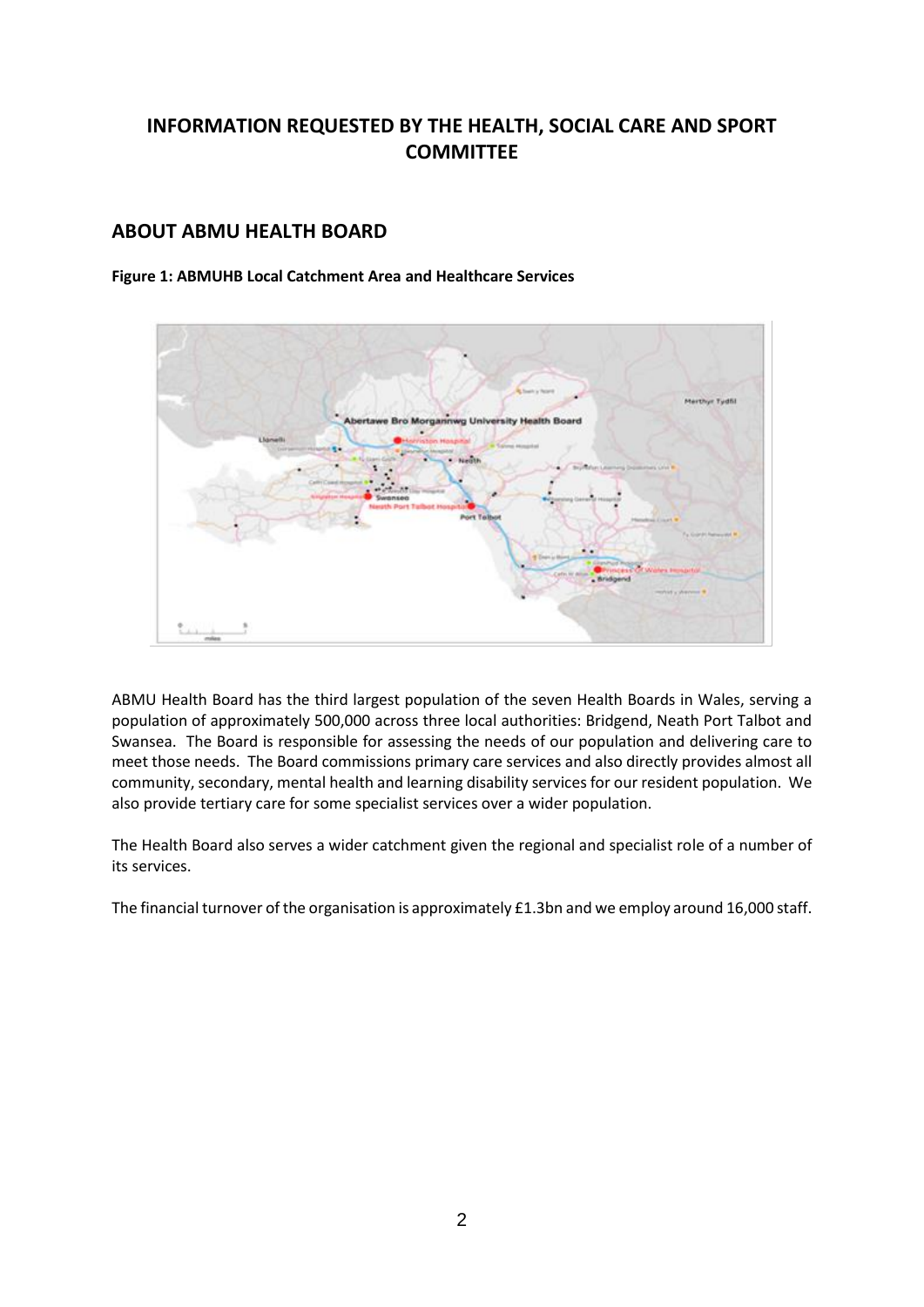# **MENTAL HEALTH EXPENDITURE**

The Health Board's operating structure includes a Mental Health and Learning Disability Unit which is responsible for the delivery of primary mental health, older people's mental health services, adult mental health services, specialist mental health services, and a range of learning disability services to our own population as well as Cwm Taf Health Board and Cardiff and Vale Health Board. Child and Adolescent Mental Health Services are delivered by Cwm Taff Health board via the CAMHS network.

The total spend on Mental Health Services is captured in the UHBs Programme Budgeting returns.

The latest set available is for the financial year 2015/16 where the UHB spent £123.5m on Mental Health Services against an allocation of £98.6m.

The Delivery Unit budget and expenditure for the last financial year and 2017/18 year to date are provided below:

**Please note that the Mental Health element of the 17/18 budget is 74% (£68.5m) and 50% of the Continuing Health Care budget (£10.45m) whereas Mental Health CHC spend to date is 41% of the total (£4.47m).**

|                                                                         | 2016/17           |                   | 2017/18              |                              |                              |
|-------------------------------------------------------------------------|-------------------|-------------------|----------------------|------------------------------|------------------------------|
|                                                                         | <b>Budget £'m</b> | <b>Actual £'m</b> | Annual<br>budget £'m | <b>Month 5</b><br>budget £'m | Month 5<br><b>Actual £'m</b> |
| Mental Health and<br><b>Learning Disability</b><br>Division (excl. CHC) | 84.8              | 86.9              | 92.6                 | 38.5                         | 35.6                         |
| <b>Continuing Health Care</b>                                           | 16.4              | 25.1              | 20.9                 | 8.8                          | 10.9                         |
| Total                                                                   | 101.2             | 112.0             | 113.5                | 47.3                         | 46.5                         |

The allocation for 17/18 is £105.8m. However, from 1st April 2017 a budget rebasing exercise was undertaken across the Health Board which led to the MHLD Delivery Unit receiving an additional £8.5m to reflect actual expenditure.

In addition, the Health Board received additional funding of £3.5m in 2017/18 to support delivery. However, Continuing Health Care (CHC) continues to be a significant pressure. Despite these pressures, the overall budget for the Delivery Unit remains within budget.

## **Spending on Mental Health Strategy and Delivery Plan**

The 'Together for Mental Health' Delivery Plan and 3 year strategy 2016 - 2019 is being progressed through local Mental Health plans. The local delivery plan has been supported by new Welsh Government Investment into Mental Health Services - set out below: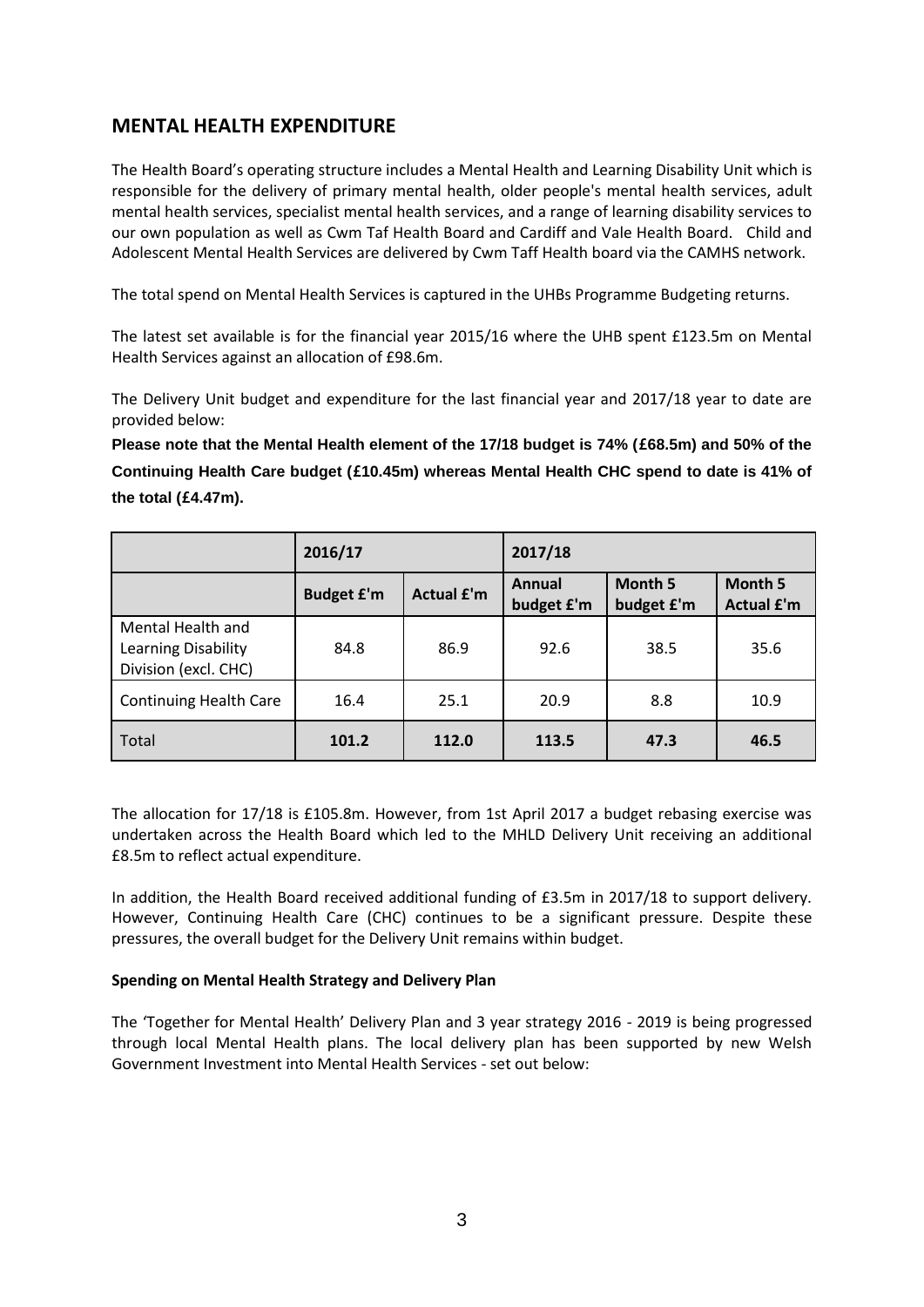| <b>Service Investment Mental Health</b>                                            | 2015/16<br><b>Funding</b><br>f'000 | 2016/17<br><b>Funding</b><br>f'000 | 2017/18<br><b>Funding</b><br>£000 |
|------------------------------------------------------------------------------------|------------------------------------|------------------------------------|-----------------------------------|
| <b>Psychological Therapies</b>                                                     | 257                                | 321                                | 321                               |
| <b>Psychiatric Liaison Services</b>                                                | 342                                | 684                                | 684                               |
| <b>Occupational Therapies</b>                                                      | 83                                 | 83                                 | 83                                |
| <b>Perinatal Services</b>                                                          | 118                                | 236                                | 236                               |
| Local Primary Mental Health Support Services                                       |                                    | 125                                | 249                               |
| General Hospital Based Flexible Resource<br>Teams for Psychiatric Liaison Services |                                    | 136                                | 384                               |
| <b>Inpatient Psychological Therapies</b>                                           |                                    | 86                                 | 192                               |
| Gatekeeping / Case Monitoring (Forensic)                                           |                                    | 97                                 | 228                               |
| <b>Early Intervention Psychosis</b>                                                |                                    | 26                                 | 26                                |
| <b>Memory Clinics (Non Recurrent Funding)</b>                                      |                                    | 56                                 |                                   |

'Together for Mental Health' recognises that people have medical, psychological and social needs and we are increasingly aware of the complex patterns of co-morbidities. Our strategy also recognises that our services need to deliver integrated holistic care focussing on recovery and emphasises active rehabilitation.

Key priorities for mental health within the 2017/18 Health Board Annual Plan include:

- Complete Strategic Frameworks for Mental Health and Dementia.
- Implement Mental Health Delivery Plan.
- Older People's Service Model and scope the enhancement of community services.
- Local referral dementia pathway.
- Mental Health Triage for primary and secondary care services.
- Early Intervention in Psychosis (EIP) service model and pathway.
- Psychiatric Liaison services in acute hospital settings operations and resources.
- Scope and deliver third sector provided "sanctuary" services as part of alternatives to hospital crisis provision.
- Review use of specialist residential service and, acute assessment and treatment unit resources.
- Integrated Autistic Spectrum Disorder service.

Key priorities will be taken forward using the total resources available for Mental Health services including the allocation uplift provided in 2017/18.

## **Resources for Primary and Secondary Care Funding**

The UHBs Programme Budgeting returns are inclusive of expenditure within Primary Care and Secondary Care settings, these include services provided under the GMS contract, investment by GP clusters, including dementia link workers, and care within acute hospitals. Within Mental Health Services, the 2017/18 budget includes £2.233m for Local Primary Mental Health Support Services (LPMHSS) and £77.827m within secondary care, such as hospital and community services.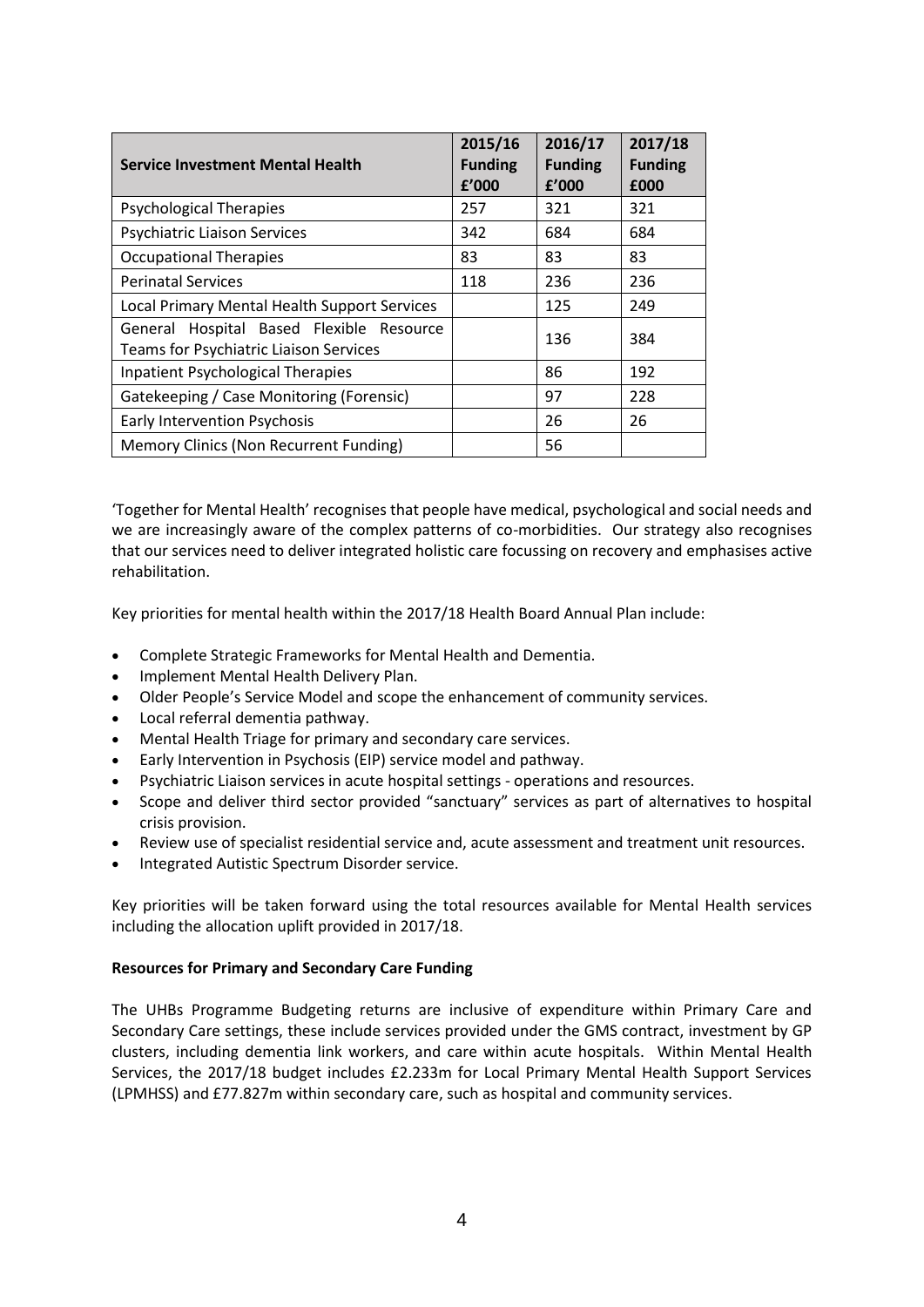## **Impact of the Mental Health Measure on Expenditure**

ABMU currently employ practitioners at a rate of 1.4 per 20k based on the original guidelines. Since the establishment of the service the population has increased and a number of staff have stayed in post beyond midpoint which has created a cost pressure which has had to be supported by redirection of other mental health provision. The following table outlines Part 1 Mental Health Measure referrals:



With the introduction of the Measure, patients previously known to Services now have a statutory right to self-referral directly into secondary care services for reassessment (Part 3). The volume of patients who have referred themselves in this way is relatively small and has had limited financial impact.

In addition, it has become clear that although there is some evidence that demand on secondary care has reduced in terms of follow up appointments the availability of dedicated mental health teams in primary care has in fact highlighted a significant, previously unmet, need and Community Mental Health Teams continue to experience high caseloads.

## **Prison Estate Funding**

ABMU Health Board has a budget of £0.734m in 2017/18 for Mental Health prison estate services. ABMU is facing on going pressures on its secondary care mental health in-reach team serving HMP Parc. This service was originally commissioned based on a prison population of 800. Since the service was commissioned planned developments within the Prison involving the prison service and Welsh Government, have resulted in the prisoner population rising to 2000, (a rise of 150%) whilst level of in-reach resource has remained static. This issue has been raised at the HMP Parc Partnership Board meetings and escalated to Welsh Government. The Health Board estimates a pressure of approximately £400k.

## **Operation of the Ring-Fence**

The Health Board Allocation is derived from the Mental Health Programme Budget and consequently includes not only Direct Hospital and Community Mental Health service costs, but also:

- Overheads and Indirect Costs
- Services commissioned by WHSSC attributed on an apportionment basis
- **Prescribing**
- Continuing Healthcare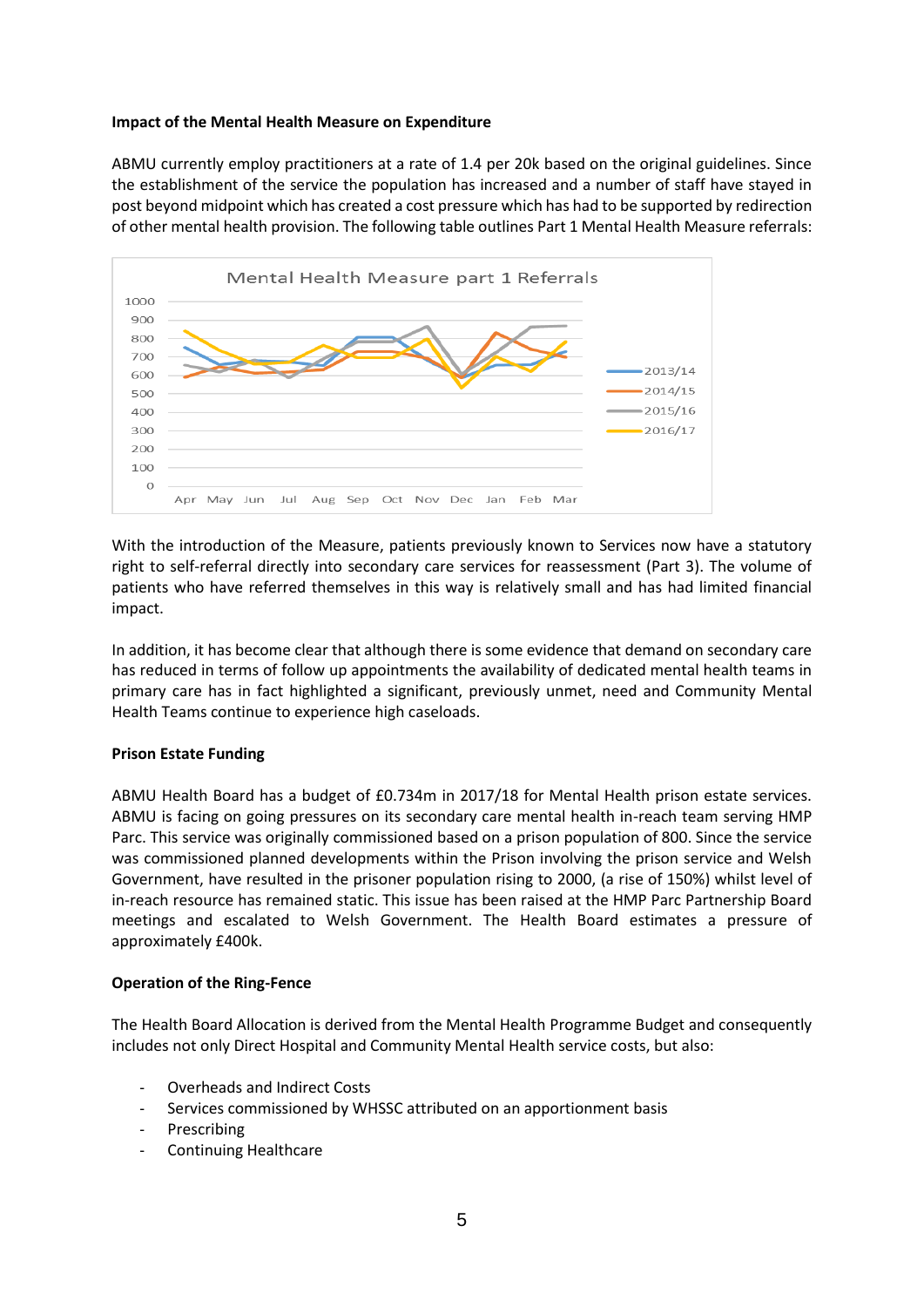- The cost of patients treated in acute settings with diagnoses such as dementia or substance misuse
- GMS, Local Authority and voluntary funding

The ring-fenced allocation provides a snapshot of the Programme Cost which is subject to significant fluctuation. For example, prescribing price fluctuations, small changes in Patient activity in high cost/low volume specialist services, for instance Continuing Healthcare. The allocation does not therefore provide an appropriate measure of direct investment in Mental Health Services. This could be better understood by considering Delivery Unit budgets and expenditure.

In terms of the delegated budget allocated to Mental Health Services as part of the ring fence this has been protected since its inception. The Delivery Unit is not required to deliver a specific CIP to support the cost pressures identified in acute and other services, however it is required to manage its own internal cost pressures within its ring fenced resource.

## **Notable Demand Trends with Mental Health Services**

Within Adult Services the volume of admissions has remained largely consistent over the five years since 2012/13 however, the length of stay has improved significantly. This has allowed increasing numbers of individuals to be cared for within the available capacity. This reduction in length of stay has been accompanied by a rise in outpatient activity indicating a move away from inpatient care to care in a less restrictive environment.

Within Older Peoples Services, National Benchmarking has shown ABMU Health Board to be an outlier in terms of bed numbers and admission rates. Investment in Community Services is enabling the Health Board to realign capacity moving care out of hospital into the home. This is reflected in a reducing trend in hospital admissions across Older People's Services. The Outpatient referrals remains static overall, however, there is a reducing trend in the number of follow up appointments. This reflects the impact of The Measure, which has moved more activity into primary care.

Community data within Mental Health Services is currently limited. (ABMU's adoption of the Welsh Community Care Information System (WCCIS) will resolve this in future). However the caseload data available for the years since 2013/14, indicates a static position within Adult CMHT's, whilst activity in Older Peoples CMHT's has declined slightly. Both Older and Adult Services consistently achieve the target for Part 2 of the Mental Health Measure for 90% of patients who are in receipt of secondary mental health services to have a valid Care and Treatment plan (CTP). Referral activity within LPMHSS (Part 1 of the Mental Health Measure) demonstrates relatively consistent demand within MH Primary Care services.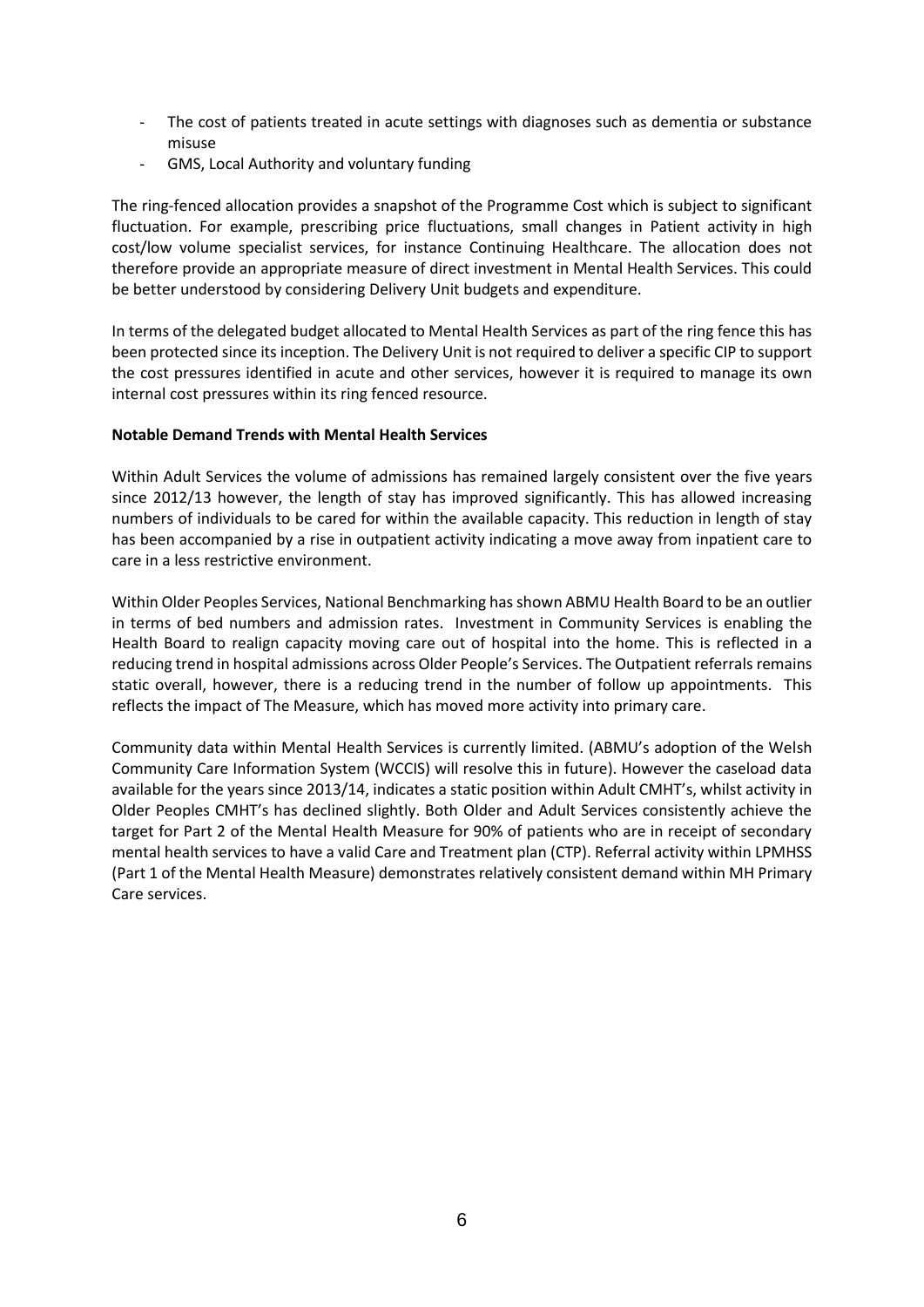# **FINANCIAL PERFORMANCE**

## **Historical Financial Context**

The Health Board has two key statutory duties to achieve:

- To submit an Integrated Medium Term Plan (IMTP) to secure compliance with breakeven over 3 years
- To achieve financial breakeven over a rolling three year period (the first of which commenced on 1<sup>st</sup> April 2014 and ended on 31<sup>st</sup> March 2017).

## **IMTP**

The Health Board had an approved IMTP for 2014/15-2016/17 and 2015/16-2017/18, however the 2016/17-2018/19 plan submitted to Welsh Government was not approved and the Health Board and therefore operated under an Annual Operating Plan for 2016/17 and is currently operating on a similar basis in 2017/18.

## **2016/2017 Financial Position**

The Health Board delivered financial breakeven in 2014/15 and 2015/16 and had done so since its formal creation in 2009 i.e. the Board achieved a breakeven position in six of the last seven years. Although financial balance was achieved in both 2014/15 and 2015/16 it should be noted that this was achieved by the use of non-recurrent funding and non- recurrent savings. In the financial year 2016/17 the Health Board reported a £39.317m overspend, against a forecast deficit of £20.1m. The Health Board year-end outturn position was therefore £19.217m above the financial plan of the IMTP.

## **2017/2018 Financial Position**

The Health Board submitted a financial plan for 2017/18 which contained a projected end of year deficit of £36 million.

## **Movement of Opening Financial Plan to forecast outturn**

The Health Board has submitted an Annual Operating Plan for consideration. The Interim Resource Plan within this currently shows a deficit of £36m as set out in the table below:-

| Costs                                              | £m          | Savings/Funding                                                                                               | £m                       |
|----------------------------------------------------|-------------|---------------------------------------------------------------------------------------------------------------|--------------------------|
| 2016/17<br>Underlying<br>Carry Forward Deficit     | 53.0        | Savings                                                                                                       | (25.0)                   |
| 2017/18 New Costs<br>Cost Growth<br>Service Growth | 19.2<br>9.7 | <b>Additional Funding</b><br><b>WG General Allocation Uplift</b><br>WG Treatment Fund<br>WG Mental Health/ICF | (16.1)<br>(2.8)<br>(2.0) |
| <b>Total</b>                                       | 81.9        | <b>Total</b>                                                                                                  | (45.9)                   |
| <b>DEFICIT</b><br>36.0                             |             |                                                                                                               |                          |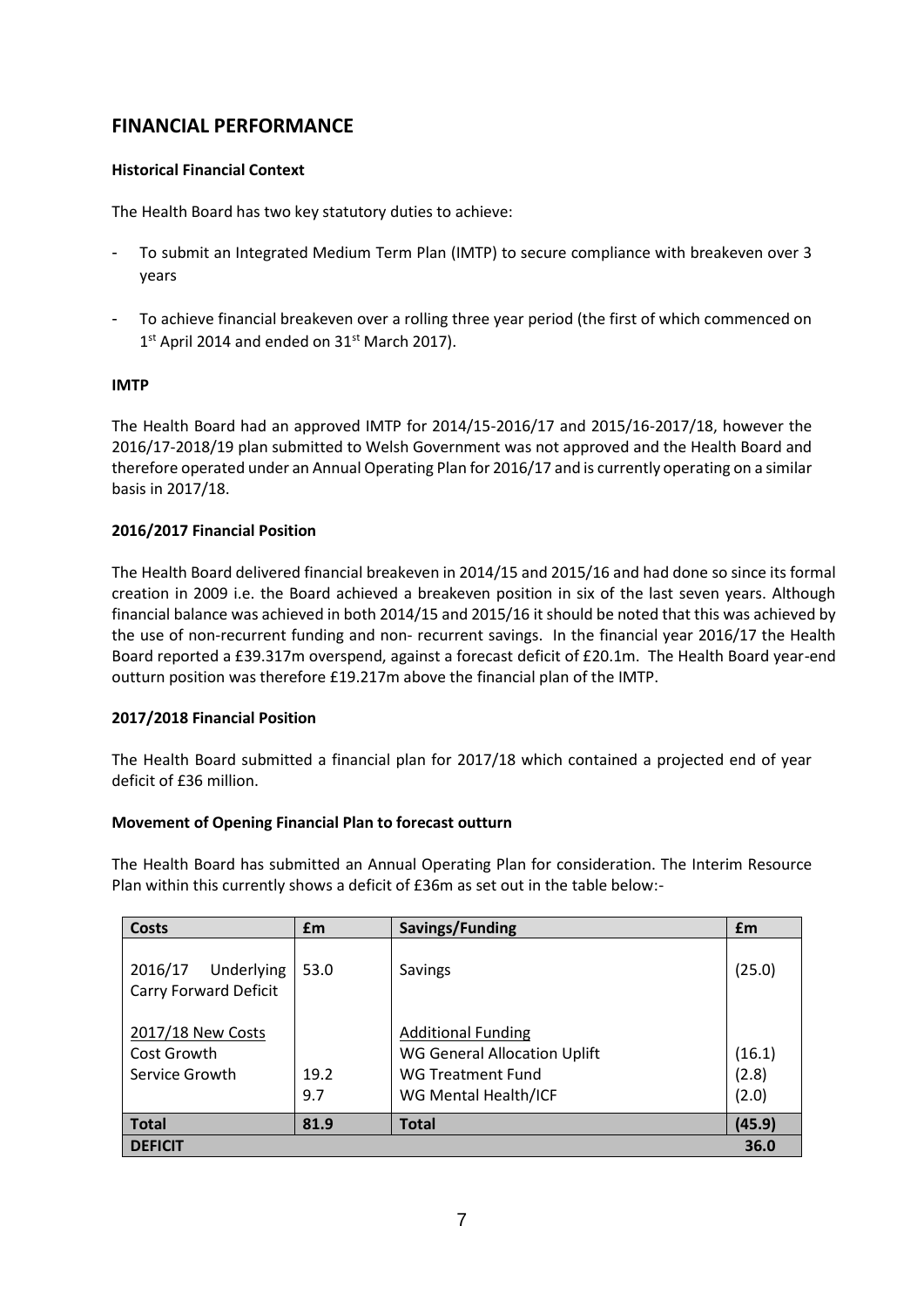At the end of August 2017 (P5) the Health Board was reporting a year to date deficit of £17,007 million which was £2m deterioration on the planned year to date position. However, at this stage the Health Board has maintained its year-end forecast of £36 million. The adverse position is primarily due to the non-achievement of the full-targeted cash releasing cost improvements together with medical and nursing variable pay pressures and a number of non-pay pressures including medical consumables.

## **Key Pressure Areas and Plans to make improvements;**

## **Underlying Causes of the Deficit**

The underlying causes fall broadly into two categories those relating to cost drivers and spending decisions and those relating to governance and accountability.

a. Cost Drivers and Spending Decisions

The cost drivers include:

- Long term care
- Staffing costs
- Clinical supplies
- **Efficiency and productivity performance such as length of stay.**

During the last three years the Health Board has also invested in key priority areas to deliver improvements in quality and access, including:

- Critical Care capacity
- Unscheduled Care services
- Surgical capacity
- Cleaning and Nutrition standards
- RTT delivery
- CNO Nurse Staffing requirements
- Community Services
- Sustaining Services e.g. Rotas
- Trusted to Care.

The Health Board has undertaken a review of the financial position from 2014/15 which marked the start of the IMTP regime to track key movements and issues. The Health Board financial deficit has built up over a number of years. Cost drivers and investment in key priority areas were not mitigated by the required level of savings, resulting in an increasing level of carry forward deficit year on year.

Our examination of the detail has shown us that the costs in some key spend areas have grown significantly over the last three years:

- Long Term Care **E16m**
- Clinical Supplies **E30m**
- Staff Costs **£72m**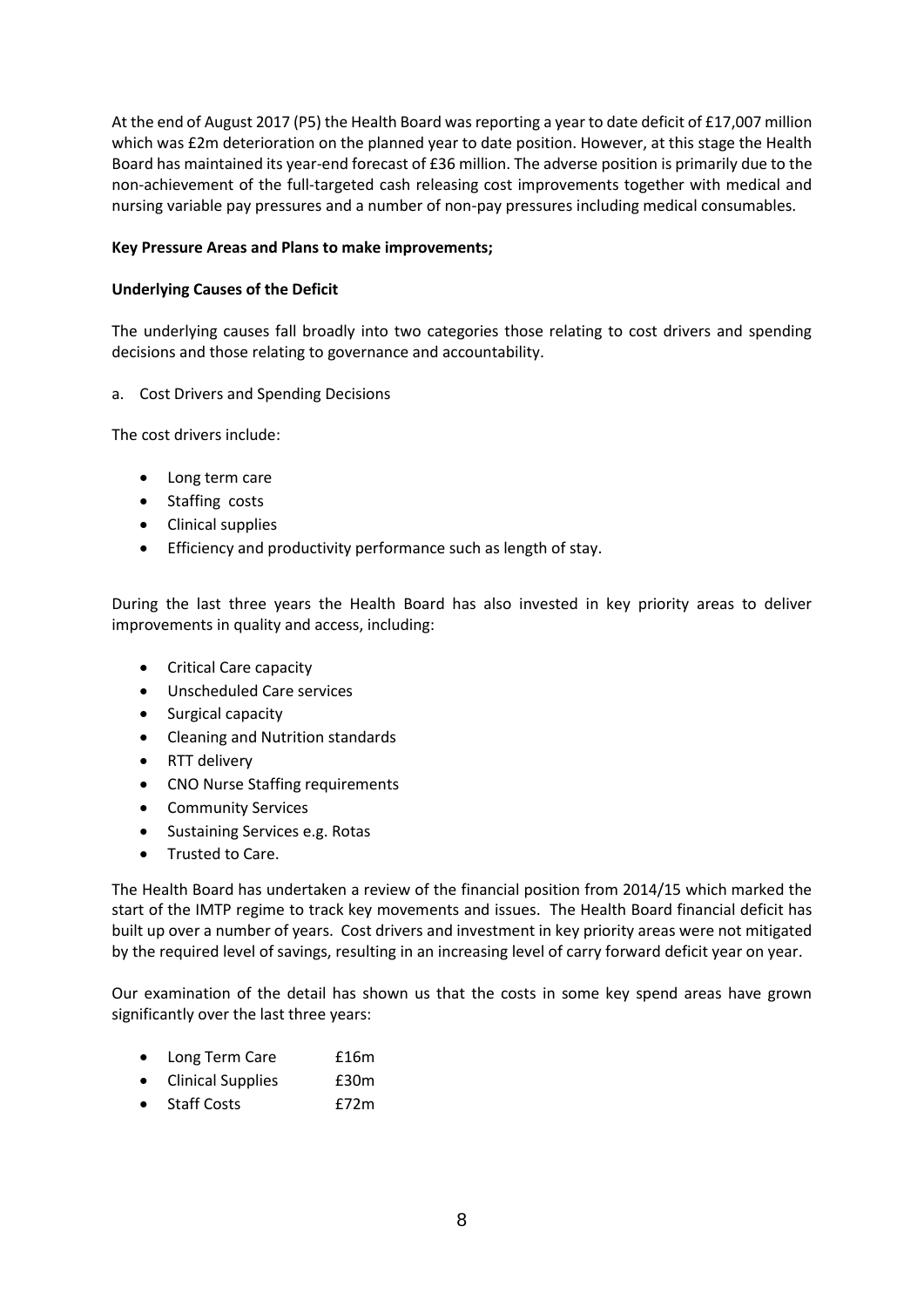## b. Governance and Accountability

The underlying causes of the Health Board's deficit have informed work to improve the Board's governance and accountability framework. This has led to:

- More focus on adopting a value-based Healthcare approach to system and service transformation;
- A more rigorous approach to planning and delivery against agreed in-year savings plans and reducing reliance on non-recurrent opportunities;
- The establishment of an Investment and Benefits Group and the promotion of Business Case good practice in investment decision making to ensure benefits are realised;
- More rigorous identification, tracking, measuring, reporting and accounting for financial and non-financial benefits;
- Implementation of more robust controls on expenditure in key areas, especially workforce.

Actions have been taken and further plans are in place to address financial governance and accountability issues.

## **Action on Reducing the Deficit**

The Health Board has taken significant action over the last 10 months to address its financial position. However, whilst it recognises that progress has been made in the last few months of the current financial year, the pace of delivery throughout the rest of the year needs to improve to provide assurance about the achievement of the year-end position of a deficit of £36m. In recognition of this, we have and continue to strengthen our Recovery and Sustainability Programme. We have Executiveled work streams focussing on opportunities to improve efficiency and value drawing on the work of the National Efficiency and Value Board:

- **Workforce** focussed on sickness absence reduction; improved rostering; reduced recruitment time; incentivising bank take up; job controls/grading drift.
- **Medical Workforce** focussed on job planning to improve productivity; amending junior doctor rotas to reduce spend/make sustainable; reducing agency spend.
- **Patient Flow** focussed on reducing bed days used, reductions in length of stay, reducing internal hospital transfer delays; increasing discharges before 11.00am and 4pm.
- **Outpatients** targeting reduced follow ups; reduced 'Did Not Attends' (DNAs); reducing the need for patients to attend outpatients through development of alternative models – linked to targets identified in benchmarking reports.
- **Theatres** aims to achieve optimal use of existing theatres across all sites; reduce cancellations, increased throughput – linked to targets identified in benchmarking reports.
- **Capacity Redesign** –encompasses all service changes leading to transfer of capacity between hospital and community settings.
- **Medicines Management** this is developed work programme targeting nationally agreed programme as well as local hot spots in ABMU.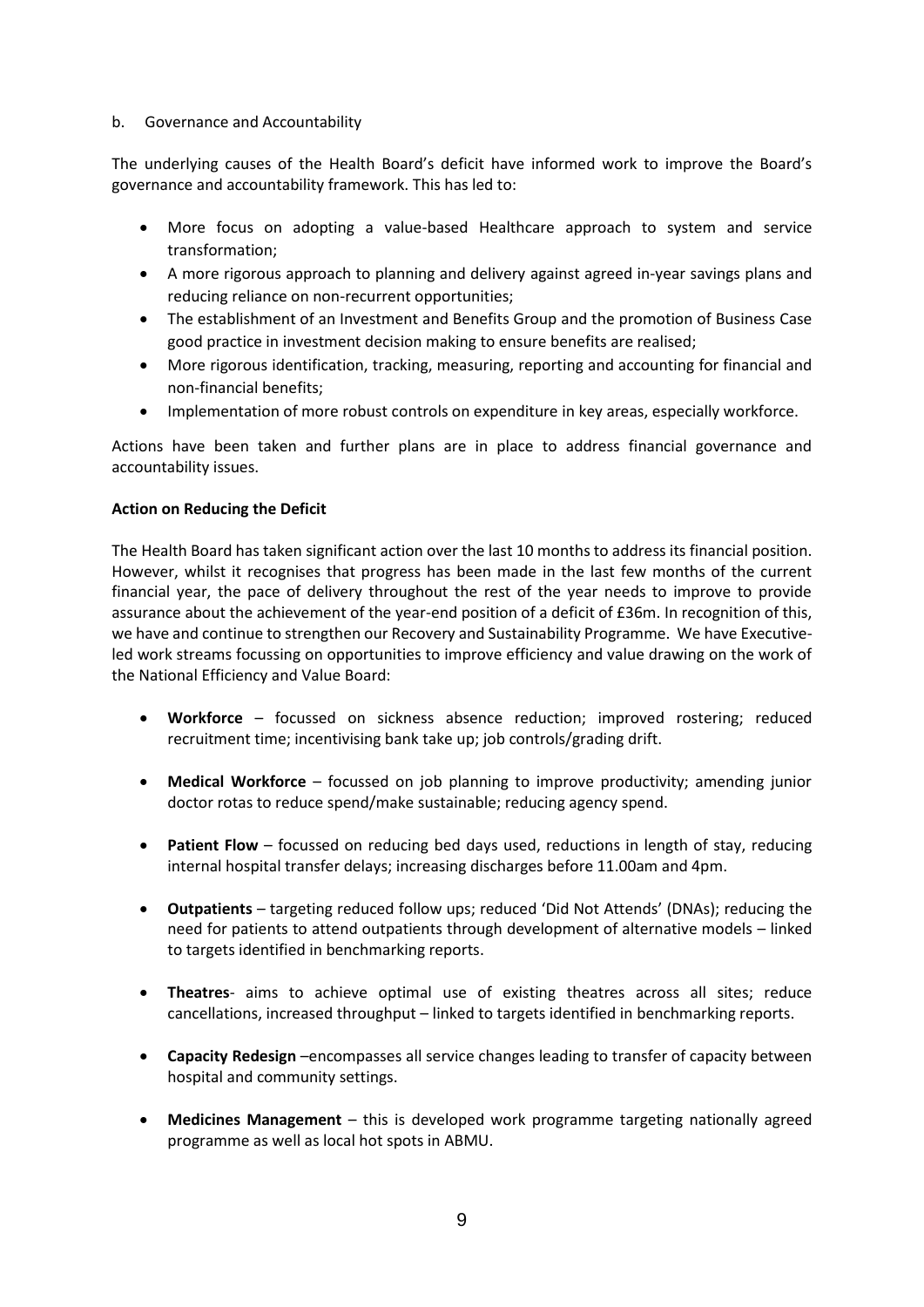- **Procurement**  Via establishing of a Non-Pay control panel explicitly targeting and stopping discretionary non-clinical spend, and variation in clinical consumables where it is safe to do so. Also reviewing procurement delegations and accountability.
- **Back Office and Estates** to focus on the rationalisation /disposal of underutilised properties; minimise financial risk of vacant floor of HQ; identification and delivery of Corporate CIP.
- **Unwarranted Clinical Variation** this work stream has provided Units with a tool to analyse and review their services.

## **Views on the perception that there remain opportunities for the NHS to make further efficiency savings**

We recognise there are still opportunities to make further efficiencies. However, we recognise that a focus on cost management will not totally address the underlying deficit and during 2017/18 the Health Board is increasing developing a value driven approach to inform how to best to allocate resources to get the best outcomes for patients.

We need to continue to strive to get more output for the same input, e.g. by active benchmarking against top quartile performers from across the whole of the UK as well as building upon the work of the National Efficiency and Value Board.

To improve Allocative Efficiency we are looking to improve outcomes for our patients through pathway change and more strategic solutions rather than simply fine tuning existing treatment regimes. This will include switching to community-based services and a heavy focus on an upstream health promotion and maintaining a good health agenda. These actions should not only ease the pressure on secondary care but greatly benefit the patients and their carers by preventing unnecessary admissions. The Health Board is actively participating in measuring outcomes using the ICHOM framework.

## **Projected spend on technology and infrastructure to support quality and efficiency**

The adoption of technology to support quality and efficiency across ABMU is a high priority and underpinned by our Digital Strategy 'Destination Digital'. We refreshed our Informatics Strategic Outline Programme and submitted to Welsh Government in July 2016. The programme described the need to invest £20m across 7 themes / enablers:

- Digital Patient Record
- Patient Flow
- Mobilising the Workforce
- Patient Empowerment
- Streamlining Business Processes and Communication
- Digital Infrastructure & Cyber Security
- Business Intelligence

In 2017/18 we have committed £3.5m discretionary capital to our Informatics plans and await confirmation of our allocation from the Welsh Government Digital Strategy capital fund.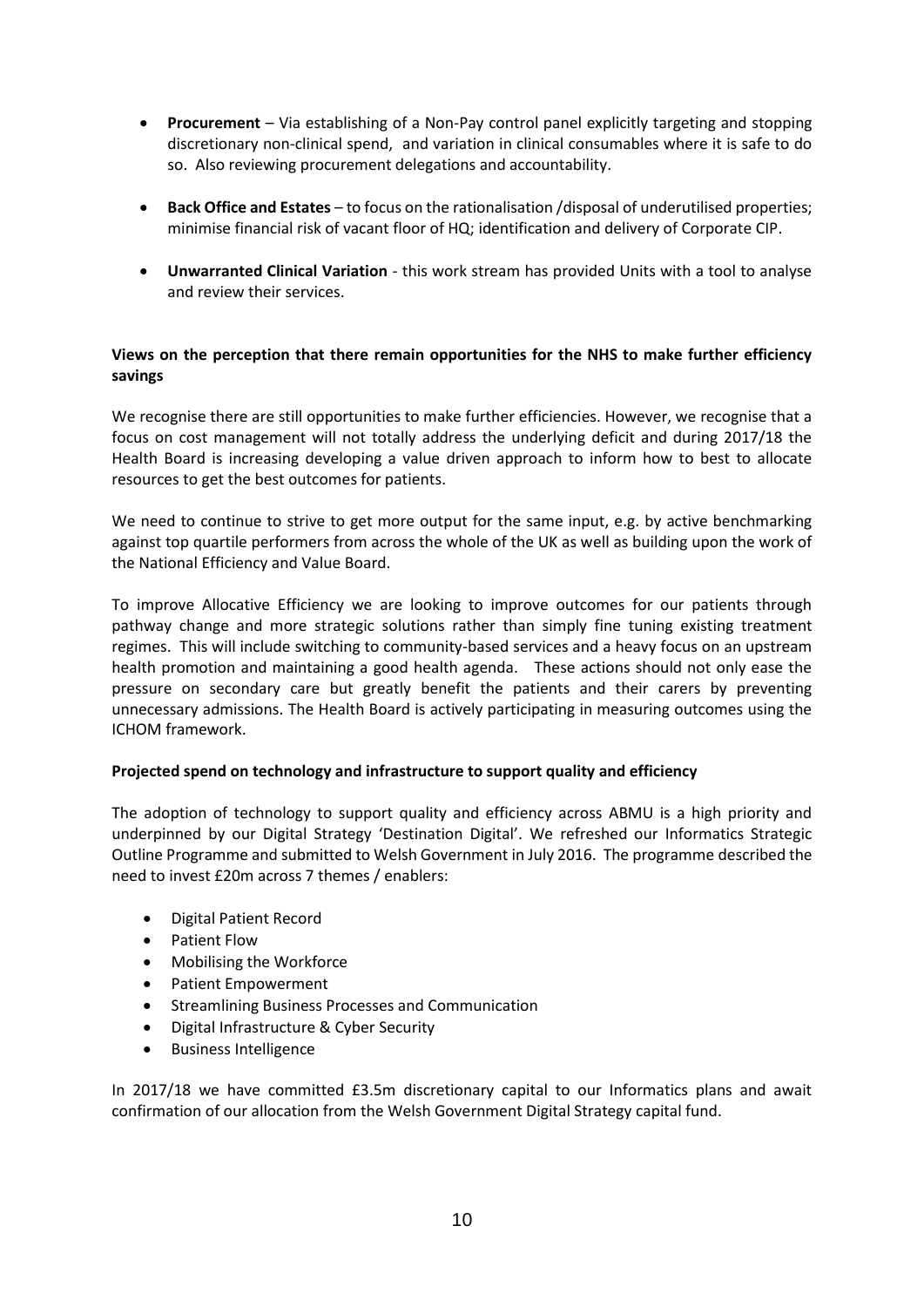## **NHS Finances (Wales) Act 2014**

The Health Board acknowledges the useful contribution made by the Wales Audit Office in its report in the implementation of the Act and fully concurs with the responses made by the Welsh Government to this report.

Aligned to the Act, ABMU welcomes the research based approach which the Welsh Government is increasingly adopting in financial policy development, such as the Institute of Fiscal Studies report into the Welsh budgetary trade-offs; the Health Foundation's' report on the Financial sustainability of the NHS in Wales or the Nuffield Trust's 'Decade of Austerity in Wales' report. Such evidence is focussing on the longer-term resource requirements of the NHS and will service to ensure that Wales is well placed to adopt best practice in resource allocation.

Consequently, it is important that there is stability and consistent in the overall NHS budget alongside a recognition of the growing pressures facing the system.

The Board welcomes the fact that over the last budget cycle, the funding allocation to the NHS has broadly followed the recommendations in the Nuffield Trust and the Health Foundation reports.

It is important to recognise that healthy lives are determined, not just by spending directly on health, but through communities which are prosperous, secure, active, well-educated and well-connected. The broader policy framework from Welsh Government has become increasingly consistent. Linking the NHS Finances (Wales) Act with the Wellbeing of Future Generations Act, for instance, has increased the focus on long term planning and collaboration with public sector partners. Likewise, prudent healthcare and the development of the value agenda helps to provide a longer term solution to address the issues facing the NHS.

## **Views of Effectiveness of the 3 year Plans**

The Health Board had its three year plans approved for the first two years of their implementation – 2013/14 and 2014/16, since then annual plans have been prepared and implemented. Three year plans provided a good basis for longer term change and improvement, and provided a more strategic focus for organisations in the development of their plans. In reality, plans were primarily focussed on the first year of implementation and this was reflected in the need to achieve financial balance and deliver performance targets on an annual basis.

The Health Board was placed in Targeted Intervention in late 2016 and has not submitted a three-year plan. As a result of this, the Health Board has been operating under Annual Operating Plan arrangements. Coupled with the significant underlying deficit the Health Board has not been in a position to consider the flexibilities that the Act provides. However, the underlying principle of developing three year plans provides a clear framework to support longer term planning which is to be encouraged.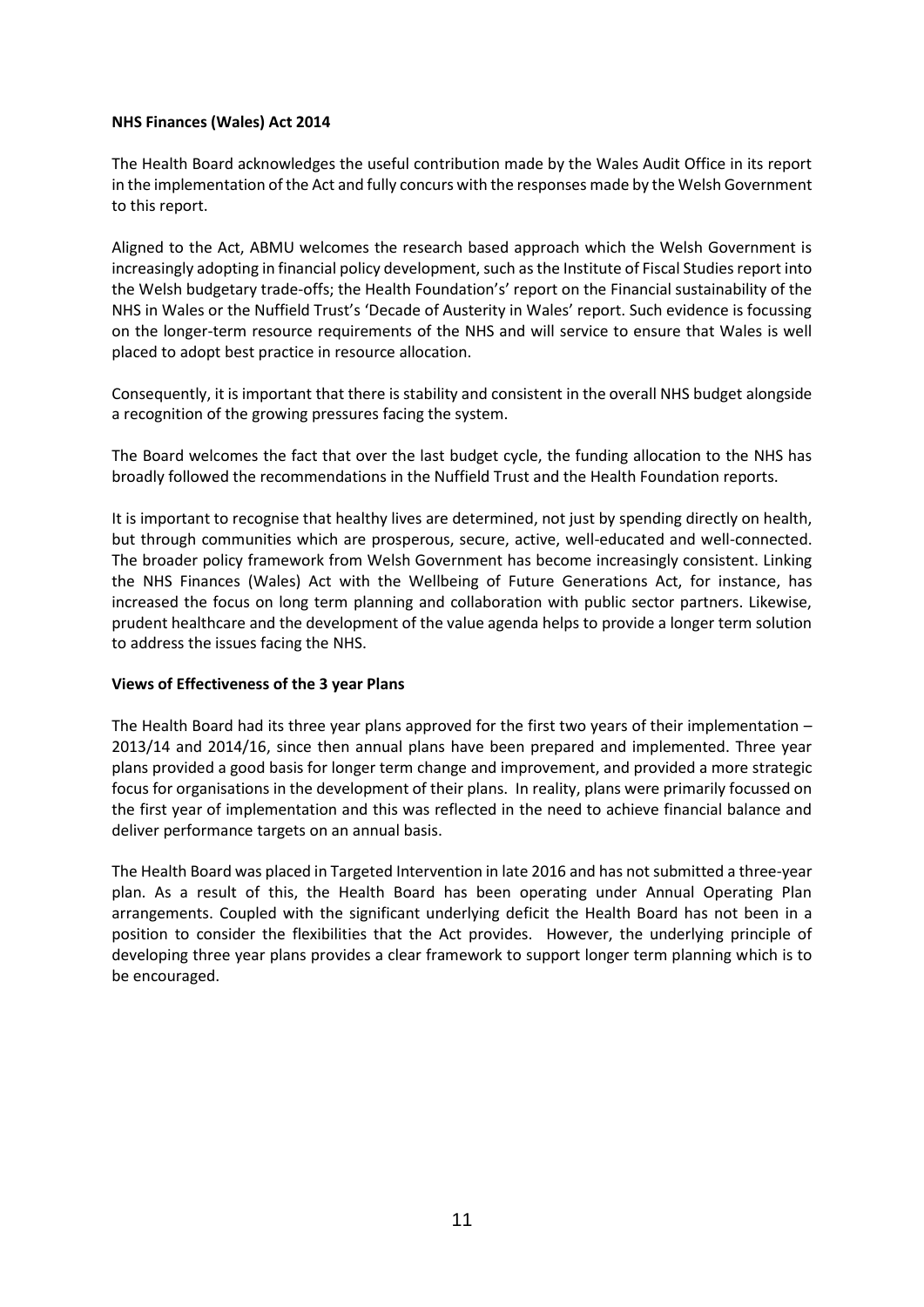# **THE PACE OF CHANGE**

## **Views on how effective current funding mechanisms are in driving transformational change**

Current funding mechanisms support to a large degree transformational change within Health Board organisational boundaries – given the constraints set out above of the requirement to deliver financial balance on an annual basis. The shortage of NHS Wales Capital funding in the foreseeable future will, however, be a constraint within this, and further advice and support on securing alternative sources of funding would be welcomed.

Further work is required to consider how funding mechanisms should operate more effectively on a regional basis, and the recent White Paper which sets out requirements to plan on a population basis rather than an organisational one may support this. Agreements to enable this – eg for paediatric and neonatal services in the South Central Acute Care Alliance too significant time and agreement between Chief Executives before they were implemented.

These arrangements will require significant further effort as services increasingly become planned and delivered on a regional basis.

Relatively small amounts of monies which are made available for specific services (eg through the national Delivery Groups) can make it more difficult to support local transformational change. This has also been some of the experience with some of the primary care investment to cluster networks, which has delivered on very local priorities but has consequently not been targeted at opportunities to make system wide changes in pathways and models of care.

## **The extent to which a preventative approach to funding service is currently possible**

This can be challenge given the time taken to deliver return on investment – and the three year planning timeframe may be too short for some changes. Through its commissioning work the Health Board made a start in these areas, and undertook preventative work on eg bowel screening, PBMA work on MSK services and atrial fibrillation and breast feeding. All of these activities are resource intensive in terms of data gathering, clinical engagement and agreeing new models of care, however, it is vital to continue this to secure improvements in health and well being and reduce demand on core health services. The Health Board is continuing to progress this through Value-based healthcare, however progress will be determined by capacity to develop new models through re-investment "upstream" of resources, given the current financial position of the organisation.

## **Action the NHS Bodies would like to see from the Welsh Government to address these issues**

In recent years the Welsh NHS has managed to deliver an overall reasonable, but still challenging financial settlement. There are competing demands on this however, as some resources have been used to provide structural support to financially struggling organisations and to take forward Welsh Government priorities and policy developments. In addition, a significant proportion of the NHS allocation is ring-fenced. Relaxing ring fencing arrangements and providing a greater level of discretionary growth would provide greater flexibility in the delivery of sustainable services.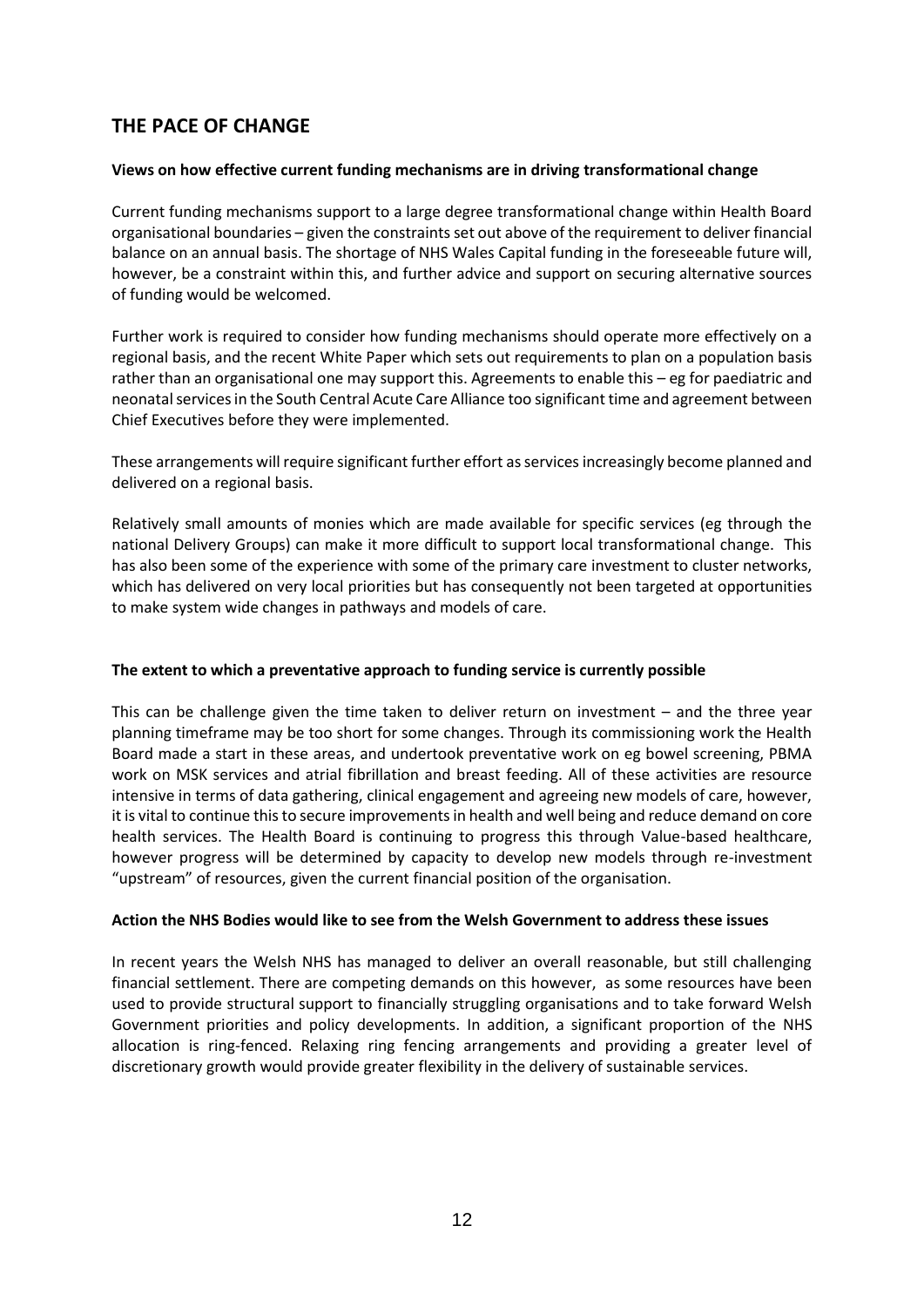# **WORKFORCE PRESSURES**

## **Details of particular pressures and staff shortages and plans to address this**

## **Medical Workforce**

Reflecting national shortages in a number of key disciplines ABMU has experienced difficulties in recruiting sufficient numbers of medical trainees to fulfil work rotas on all health board sites. The same issues affect the Health Board's ability to attract non-medical training grades. Some Consultant posts are difficult to recruit to in some areas such as Radiology, Oncology, Pathology, Respiratory, Gastroenterology and Psychiatry.

## *International Recruitment and Medical Training Initiatives*

Following three overseas recruitment initiatives with Health Care Locums Limited, Medacs Agencies, and the Royal College the following number of doctors have now started employment within the Health Board. The remaining doctors are due to start between now and October subject to passing the International English Language Testing System language tests. Of the number of doctors who have started in post five have resigned.

| <b>Specialty</b>            | <b>Unit</b> | <b>No. Started</b> | Nos. To start March -<br><b>June 2017</b> |
|-----------------------------|-------------|--------------------|-------------------------------------------|
| Medicine                    | Morriston   | 13                 |                                           |
| Medicine                    | Singleton   |                    |                                           |
| <b>Surgical Specialties</b> | <b>POW</b>  |                    |                                           |
| <b>Surgical Specialties</b> | Morriston   |                    |                                           |
| Anaesthetics                | <b>POW</b>  |                    |                                           |
| Anaesthetics                | Morriston   |                    |                                           |

## *British Association of Physicians of Indian Origin Recruitment (BAPIO)*

The following specialties participated in the All Wales BAPIO Recruitment scheme. The doctors have anticipated start dates of March to June depending on the International English Language Testing System language tests.

The remaining doctors are due to start between now and October depending on the International English Language Testing System language tests.

| <b>Specialty</b>            | <b>Unit</b> | <b>No. Started</b> | Nos. To start March $-$<br><b>June 2017</b> |
|-----------------------------|-------------|--------------------|---------------------------------------------|
| Anaesthetics                | <b>POW</b>  |                    |                                             |
| Anaesthetics                | Morriston   |                    |                                             |
| Medicine                    | <b>NPT</b>  |                    |                                             |
| Paediatrics                 | Morriston   |                    |                                             |
| <b>Neonates</b>             | Singleton   |                    |                                             |
| <b>Surgical Specialties</b> | Morriston   |                    |                                             |
| <b>Surgical Specialties</b> | <b>POW</b>  |                    |                                             |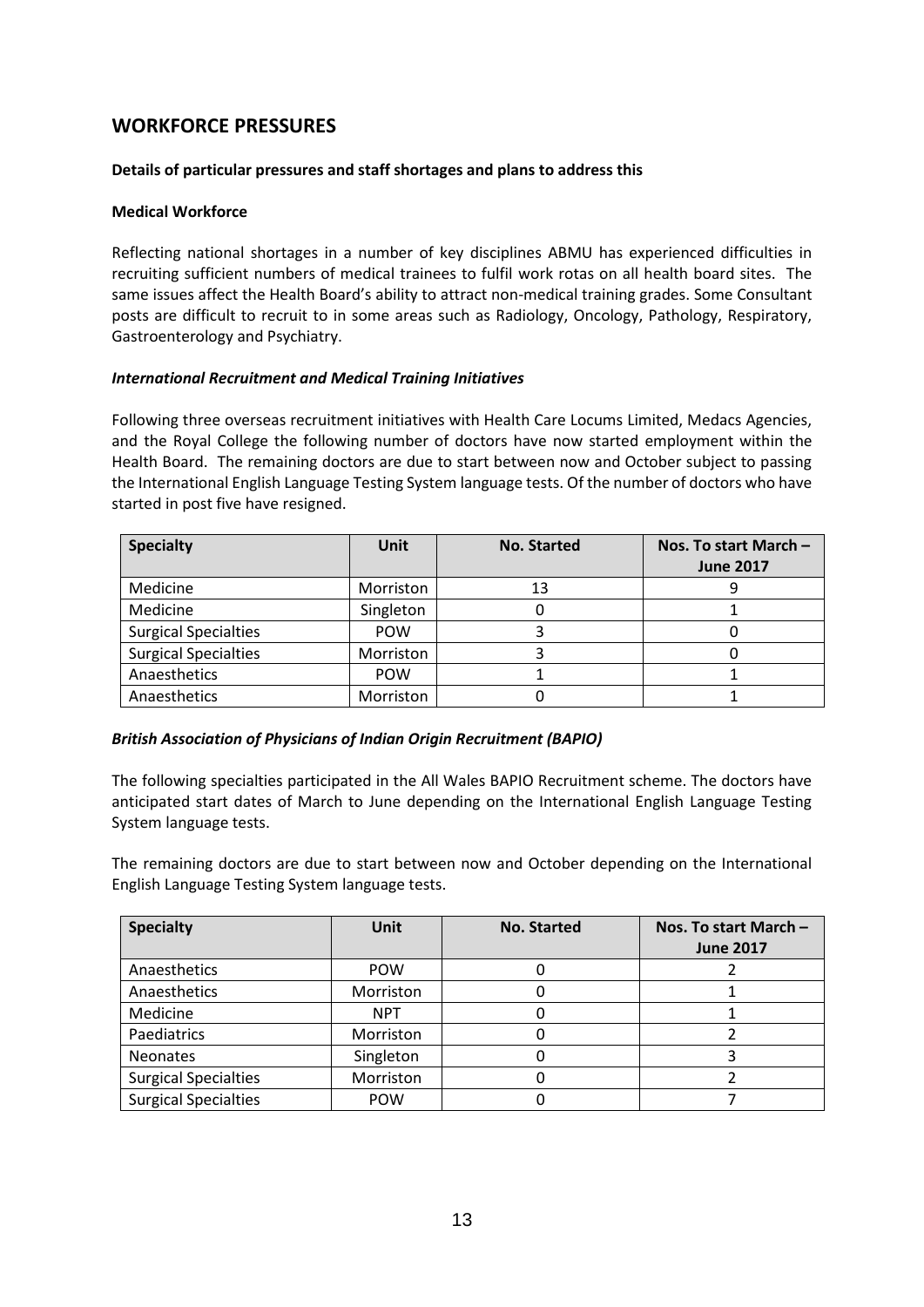## **BAPIO Recruitment Initiative 2017**

A second BAPIO recruitment initiative will take place from  $16<sup>th</sup>$  September 2017 – 23<sup>rd</sup> September 2017. ABMU Health Board has confirmed they wish to participate along with 5 other Health Boards. The initiative will include Emergency Medicine, Medicine, Mental Health, Paediatrics, Neonates, General Surgery and Trauma & Orthopaedics.

BAPIO have been requested to obtain applications for both MTI at lower and higher level where the Royal College approve both levels. If the Royal College only approves posts at a higher level then applications will be processed for equivalent Core Training posts and Health Boards will apply for Tier 2 Visas, the doctor will not be on the MTI scheme but employed as an equivalent trainee. Each Health Board will be a lead for a designated specialty to deal with the administration of applications, shortlisting, interview schedule etc.

The health board constantly monitors our recruitment position in terms of medical staff with reports to Executive Team and Board via Medical Director and Medical Workforce Board. The health board seeks to work closely with the Deanery to ensure training posts are filled. Specialty based local workforce boards are in place to monitor and control specific issues.

The health board has run recruitment campaigns including overseas for additional non-training posts to fill gaps.

Part of our strategy is to reduce turnover and we monitor leavers' data to identify local hotspots and agree local plans to address areas with higher than average turnover. We have introduced a revised exit interview process built on the health board's values system.

There is significant evidence to suggest that an engaged workforce will be more productive and effective an outcome of which would be lower levels of turnover, therefore one of the outcomes from the effective implementation of our strategy will be lower levels of leavers, particularly within the first 12 months of service.

## **Nursing Workforce**

The national shortage of qualified nurses continues to be a challenge, particularly in acute care areas. In response the heal board has been mitigating the risk through a number of approaches identified below. The health board has also undertaken a baseline review against the potential reporting requirement within the Nurse Staffing Act Wales guidance 2016. A health board task and finish steering group has been established to manage implementation of the act. The initial baseline review identifies significant challenges and deficits in terms of agreed budgets and vacancies to meet the act requirements. Considerations and plans are in place to address these requirements through ward remodelling, reducing average length of stay revalidation of acuity and operational management, and redefining ward profiles and definitions.

## **Nurse Recruitment**

The Health Board is currently recruiting nurses within the UK, Europe and overseas and, also investing in a variety of options which includes;

 Enabling successful existing Health Care Support Workers (HCSW) to become Registered Nurses by supporting a new part time degree in nursing programme at Swansea University, which commences September 2017. This programme allows HCSW's to train as a registered nurse whilst still maintaining their role as a HCSW.